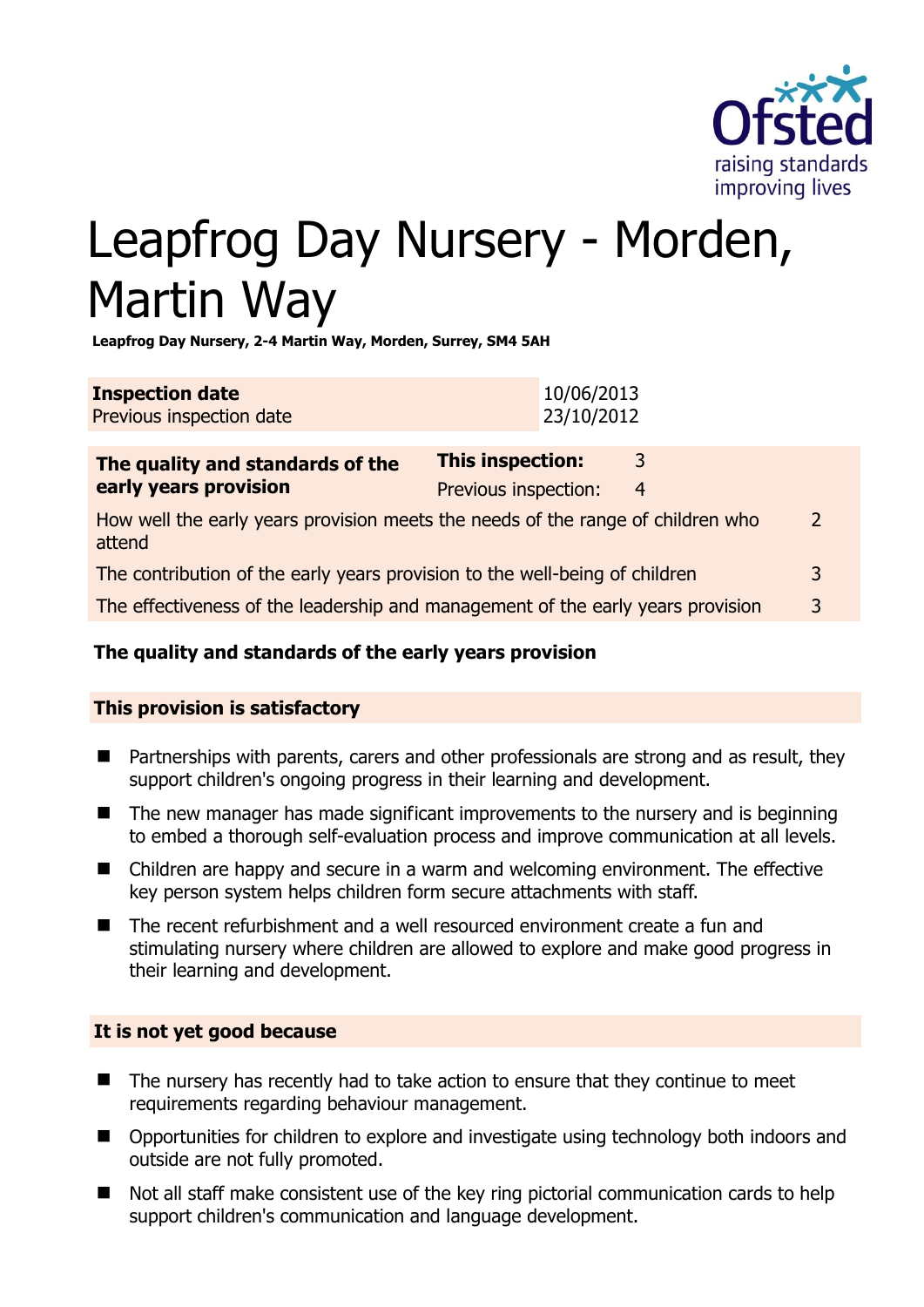### **Information about this inspection**

Inspections of registered early years provision are:

- $\bullet$  scheduled at least once in every inspection cycle the current cycle ends on 31 July 2016
- scheduled more frequently where Ofsted identifies a need to do so, for example where provision was previously judged inadequate
- **•** brought forward in the inspection cycle where Ofsted has received information that suggests the provision may not be meeting the legal requirements of the Early Years Foundation Stage or where assessment of the provision identifies a need for early inspection
- **•** prioritised where we have received information that the provision is not meeting the requirements of the Early Years Foundation Stage and which suggests children may not be safe
- scheduled at the completion of an investigation into failure to comply with the requirements of the Early Years Foundation Stage.

The provision is also registered on the compulsory part of the Childcare Register. This report includes a judgment about compliance with the requirements of that register.

# **Inspection activities**

- The inspector observed activities in all rooms and the outdoor areas.
- $\blacksquare$  The inspector spoke with a parent representative on the day of inspection.
- The inspector spoke with the manager and other members of the company's management team.
- The inspector spoke with the nursery's SENCO.
- $\blacksquare$ The inspector looked at planning, selection of policies, children's learning journals and the nursery's self-evaluation form.

# **Inspector**

Daphne Brown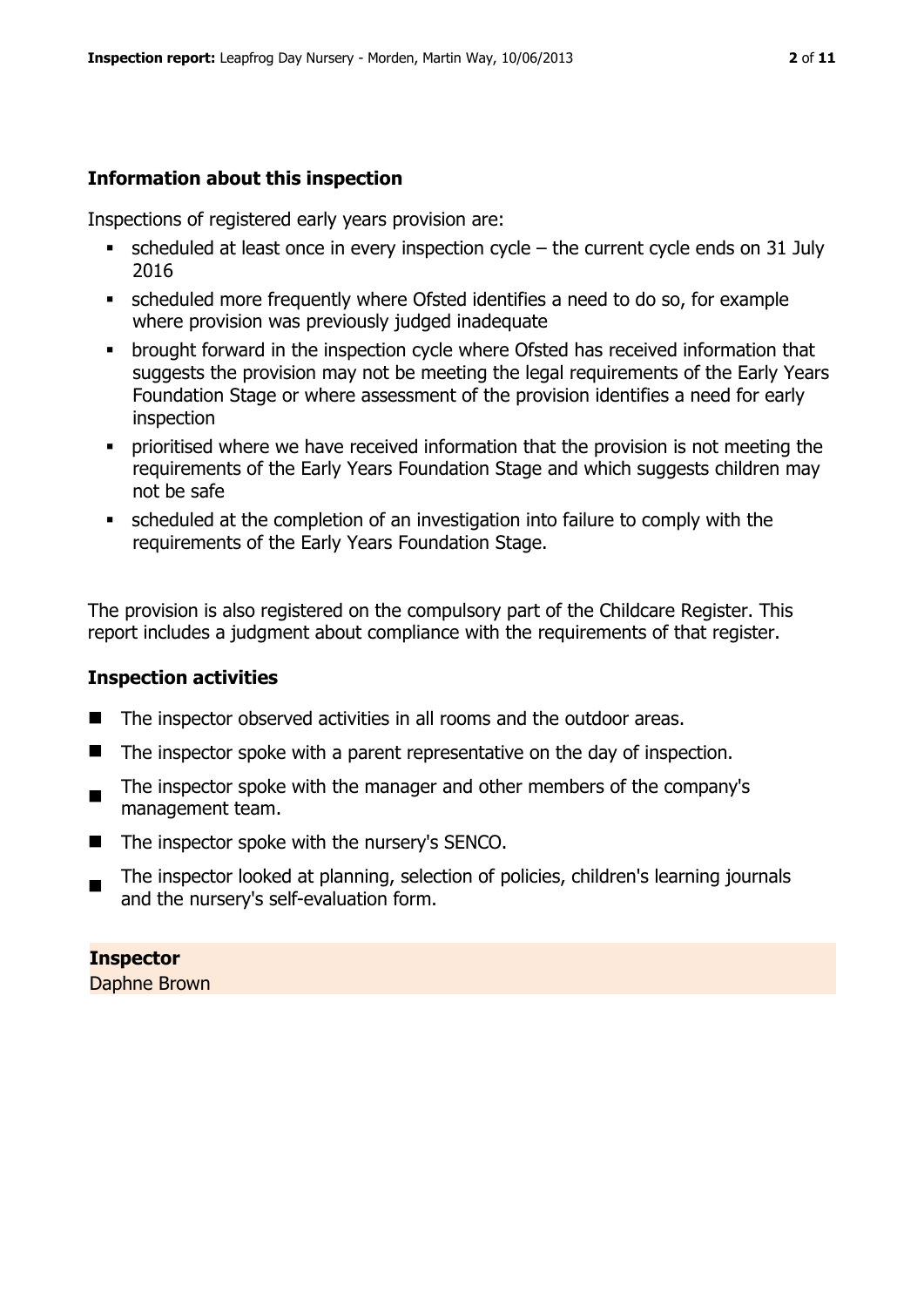#### **Full Report**

#### **Information about the setting**

Leapfrog Day Nursery opened in 2007. It is one of a number of nurseries run by Busy Bees. The nursery is two converted houses in Morden in the London borough of Merton. It occupies two floors with a baby room, toddler and preschool room, kitchens, toilets, office and staff room. There are two separate garden areas for outside play. It serves the local area and is close to transport links. The day nursery is open each week day from 8am until 6pm for 52 weeks of the year. The nursery is registered on the Early Years Register and the compulsory part of the Childcare Register. There are currently 67 children on roll in the early years age group. The nursery receives funding for the provision of free early education for two, three-and four-year olds. The nursery supports children with special educational needs and/or disabilities and children who speak English as an additional language. There is a team of 16 staff including the manager. Twelve staff hold early years qualifications at level 2 or level 3. One member of staff has an early years degree and one person is working towards a degree.

#### **What the setting needs to do to improve further**

#### **To further improve the quality of the early years provision the provider should:**

- enhance children's learning by providing resources and more opportunities for children to explore and discover using equipment such as cameras, magnifiers and other technology both indoors and outside
- make use of the key ring pictorial communication cards more consistently throughout the nursery to help support children's developing language and communication.

#### **Inspection judgements**

#### **How well the early years provision meets the needs of the range of children who attend**

Children enjoy a wide variety of activities that help them make good progress in their learning and development towards the early learning goals. The educational programme is based on initial observations of children to ascertain their starting points and then providing exciting and interesting activities, based on children's interests. For example preschool enjoy stories about superheroes and staff use this to provide themed activities and talk about how they help people and how the children can help each other. The staff work very well with parents and share information through daily discussion, diaries and regular parent's meetings. This helps children make good progress and help plan for their next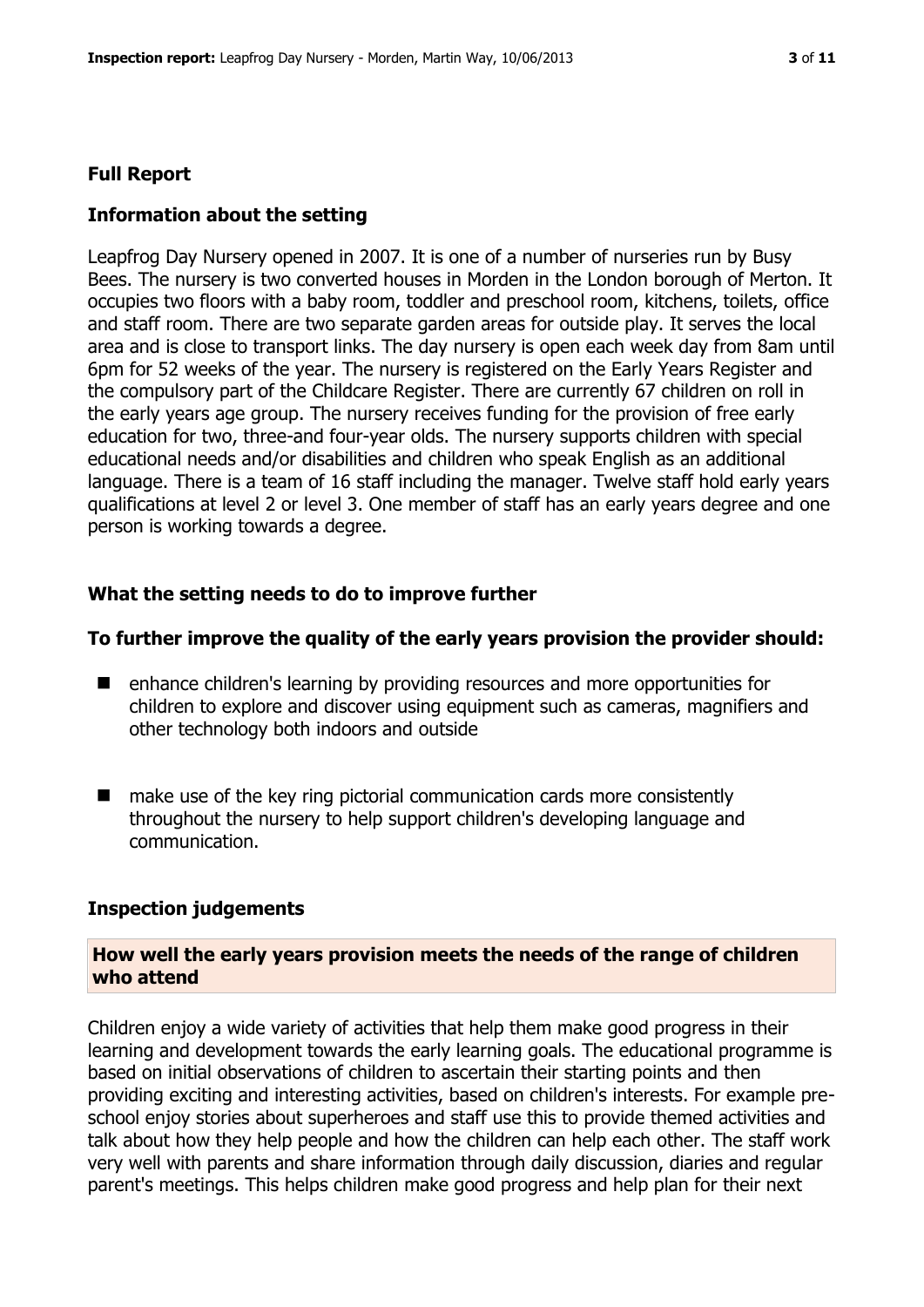#### steps.

Babies and young children are offered a broad range of opportunities to support their communication and language, personal, social and emotional development and physical development. Babies enjoy a wide range of sensory experiences such as treasure baskets, sand and opportunities to explore paint using brushes and their hands. The baby room resources and space encourages them to reach out for items, explore by crawling and shuffling, or pull themselves up on low-level equipment. Recently, following evidence that different colours affect children in different ways, staff have introduced 'busy babies.' This is a black and white area to stimulate baby's brains and a lilac area to help them relax. Staff sit alongside babies and young children on the floor so they are able to have good eye contact. They encourage their communication and language development by talking about what the children are doing. For instance staff talk about the different colours of the paint they are using and naming parts of the body as one child paints their hands and then puts paint on the nose of a staff member. They enjoy listening to nursery rhymes and are beginning to join in with the actions or accompany songs by playing musical instruments. Recently children thoroughly enjoyed listening to a parent singing songs in Arabic. This, along with, story books and words displayed from different home languages helps provide for a very inclusive environment.

Pre-school children have access to a highly resourced environment. Although the rooms are arranged into different learning areas children are encouraged to move resources from one area to another to extend their learning. For example, a group of children measured out flour and oil to make moon sand and then transferred it to the sand tray. Here they took cooking equipment from the role play area to pretend to make a cake and cook it. This supports their developing creativity as well as their mathematical, communication and negotiating skills as they decide on the roles they play in the activity.

Staff provide an environment that is rich with both written and spoken words. For example, all boxes of resources are labelled, and words are all at child level and easy to read. This helps children to learn that words carry meaning. Staff also display words from various languages which creates a welcoming environment for parents as well as children who have English as an additional language. This helps them settle and develop a sense of belonging. To help support children's skills in communication and language staff use laminated picture and word cards displayed on the wall and on key rings. This helps children communicate their needs. However these cards are not displayed in the preschool room and staff do not always use the key rings to help support children with delayed speech and language development. Children have opportunities to experiment with different writing materials and to develop early writing skills. For example, they enjoy using chalk outside drawing patterns on a chalk board.

Children in the toddler and pre-school rooms have access to a computer. Older children show good skills in being able to operate programmes and co-ordinate the mouse to select activities. However the use of technology inside and outside has not been maximised to allow children to fully investigate and explore their natural surroundings. Therefore children are not supported in their understanding of how technology works and can be used to enhance their learning.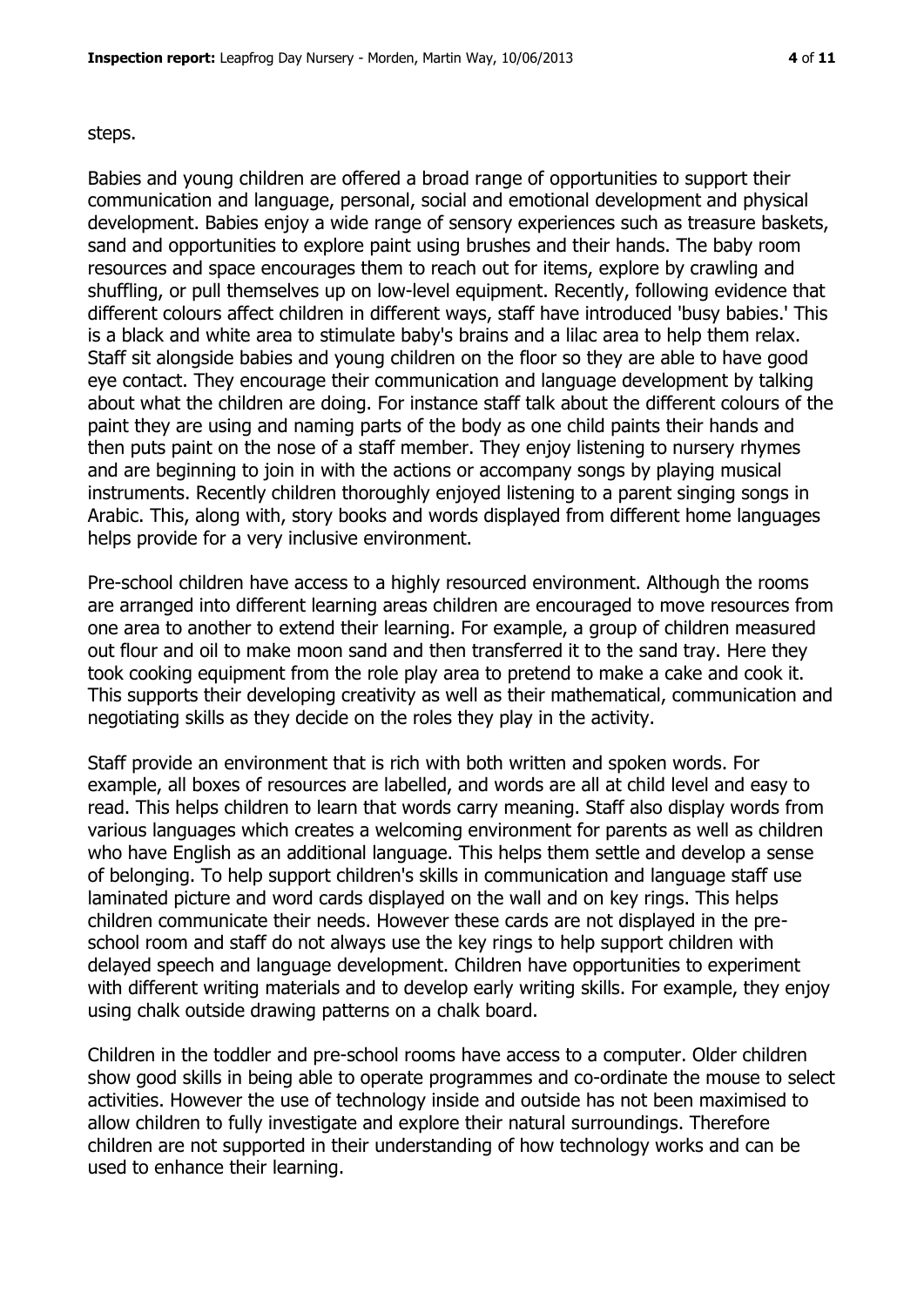#### **The contribution of the early years provision to the well-being of children**

Arrangements to help children settle into the nursery and build secure attachments with the staff are positive. Staff have recently introduced 'photo boxes' for children. Parents are asked to provide photos and personal things from home to help children settle and provide a homely environment. The key persons system is effective and helps children feel safe and secure. Staff get to know all the children well, not just their key children. As a result children move confidently between rooms and age groups as they feel safe and secure in all rooms. For example a child in the pre-school room invited a member of staff from the toddler room to have tea with them in his room. Settling-in sessions are individual to each child's needs. This allows children to begin to form secure emotional attachments with their key person and opportunities for the key person to build good relationships with parents. This allows information and progress reports to be shared and helps children settle and flourish.

All staff have recently attended training in behaviour management, to improve the consistency of behaviour management techniques. They are now able to help children understand their own and other's feelings and appropriate behaviour. Each room has photographs to promote positive behaviour such as sharing and using kind hands. Children in the pre-school have written up their 'Golden Rules' and staff write on stars children's good behaviour to be displayed alongside. This helps promote aspects of positive behaviour and gives children pride in themselves.

Children are provided with a healthy and varied diet that includes different fruits and vegetables. A chef prepares hot, nutritious meals using fresh ingredients on site. Children enjoy snacks of fresh fruit, and drinks which they are able to pour themselves. However fruit is prepared for them, so children's developing independence is not fully promoted. Menus are displayed for parents to see and there is a robust system in place to ensure children with allergies and different dietary requirements are catered for. Water is readily available to all children throughout the day so that they do not get thirsty. Good hygiene practice is promoted by staff and children are reminded to wash their hands before they eat and after going to the toilet. This helps children understand how to keep themselves healthy.

Children's physical development is well supported, with lots of opportunities for the children to play outside. Staff make obstacle courses which the children enjoy adapting and think of their own ways they can manoeuvre around objects. New bikes and ride on toys are very popular and children are developing their spatial awareness skills as they move around obstacles, and on different surfaces and slopes. Low level furniture both indoors and outdoors helps babies develop strength and balance to help pull themselves up and progress to walking.

**The effectiveness of the leadership and management of the early years**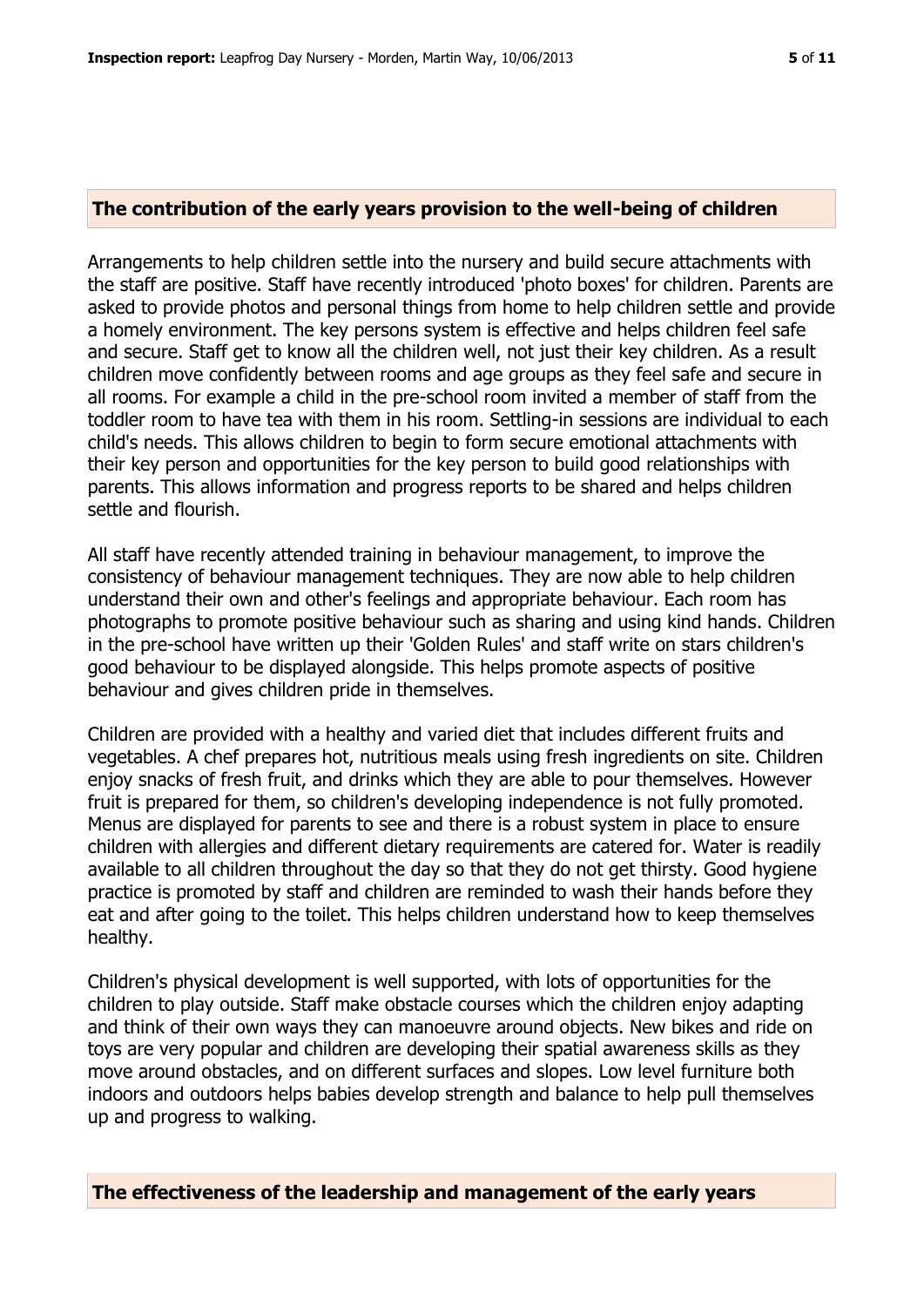#### **provision**

This inspection was brought forward as the result of concerns received about the nursery regarding the management of challenging behaviour. The inspection found, that behaviour management techniques are now positive and appropriate. The nursery followed the correct procedure to contact the local authority designated safeguarding officer and Ofsted following an incident involving a member of staff. The nursery carried out an investigation, which satisfied the local authority designated officer and Ofsted that the original incident was dealt with appropriately. However, the nursery took further action to ensure that all staff understand and implement effective behaviour management techniques. Overall, the leadership and management of the nursery is positive and is bringing about improvements to the outcomes for children. The manager is recently appointed and she is in the process of implementing changes to the nursery to continue to improve staff practice.

Safeguarding procedures are implemented suitably. Recent training means all staff are aware of their roles and responsibilities with regard to protecting children and promoting their welfare. Following the recent refurbishment staff have adapted well to the different layout of the rooms and consequently children are carefully supervised both indoors and outdoors. All staff hold a paediatric first aid qualification and some have attended additional training such as administration of epipens to meet children's individual care needs. Effective and comprehensive systems are in place for recruitment, induction and performance management of staff. The manager has introduced regular supervision meetings for all staff. This provides support, guidance and opportunities for staff to talk about new ideas. For example, staff caring for babies are planning a trip to a nearby farm and inviting parents to accompany them.

Since the last inspection the management have worked to improve the outcomes for children. The management team, within the nursery and company, are enthusiastic and dedicated to further improving the nursery and to improving the consistency in staff practice. All staff are involved in decision making and they have widened their knowledge and experience by recently attending training courses. A number of staff are working to further improve their qualifications. As a result, the staff team are motivated and keen to continually develop the experiences for all children. The management team are committed to thorough on-going self-assessment. Staff, parents and children all contribute their ideas and suggestions for improvement. Views from parents are sought in a variety of imaginative ways. Through questionnaires, comments box and 'you said, we did' section on the parent's notice board. The recent introduction of a 'Parent Partnership Group' means parents can express their views through parent representatives. This allows the nursery to evaluate the service they provide and to drive improvement. Parents are kept informed about their child's learning and development through daily written and verbal feedback on activities children have engaged in. Staff send home written observations of activities children have done and parents are invited to comment on them. These are then included in children's learning journals. This effective partnership with parents makes a valuable contribution to meeting the needs of children and they benefit from the shared approach to learning.

Staff have a good understanding of child development which helps them identify children's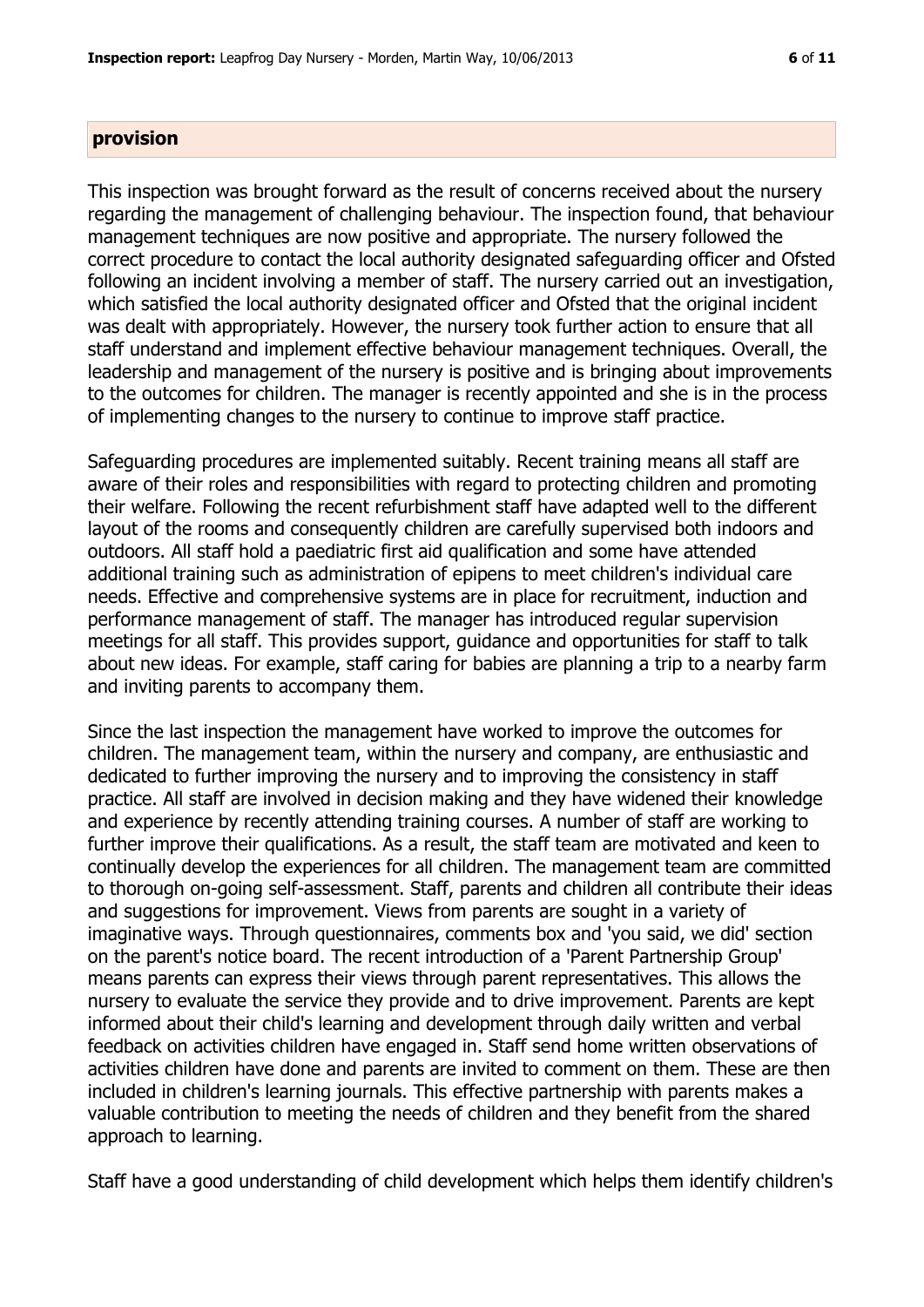individual learning and development requirements. The nursery has developed strong relationships with other professionals. These include local authority early years adviser and speech and language therapists. This means staff are able to help and support the differing needs of the children who attend the nursery and consequently children are making good progress.

The new manager monitors and evaluates the provision and educational programmes, with additional support from the wider company and management teams. Good systems are in place for observation and assessment and planning is linked to the current interests of the children. The management team and staff have worked hard to improve the indoor and outdoor areas to create a bright, colourful and stimulating learning environment for children to feel safe, happy and keen to explore. Consequently this helps children prepare themselves in readiness for school.

# **The Childcare Register**

The requirements for the compulsory part of the Childcare Register are **Met**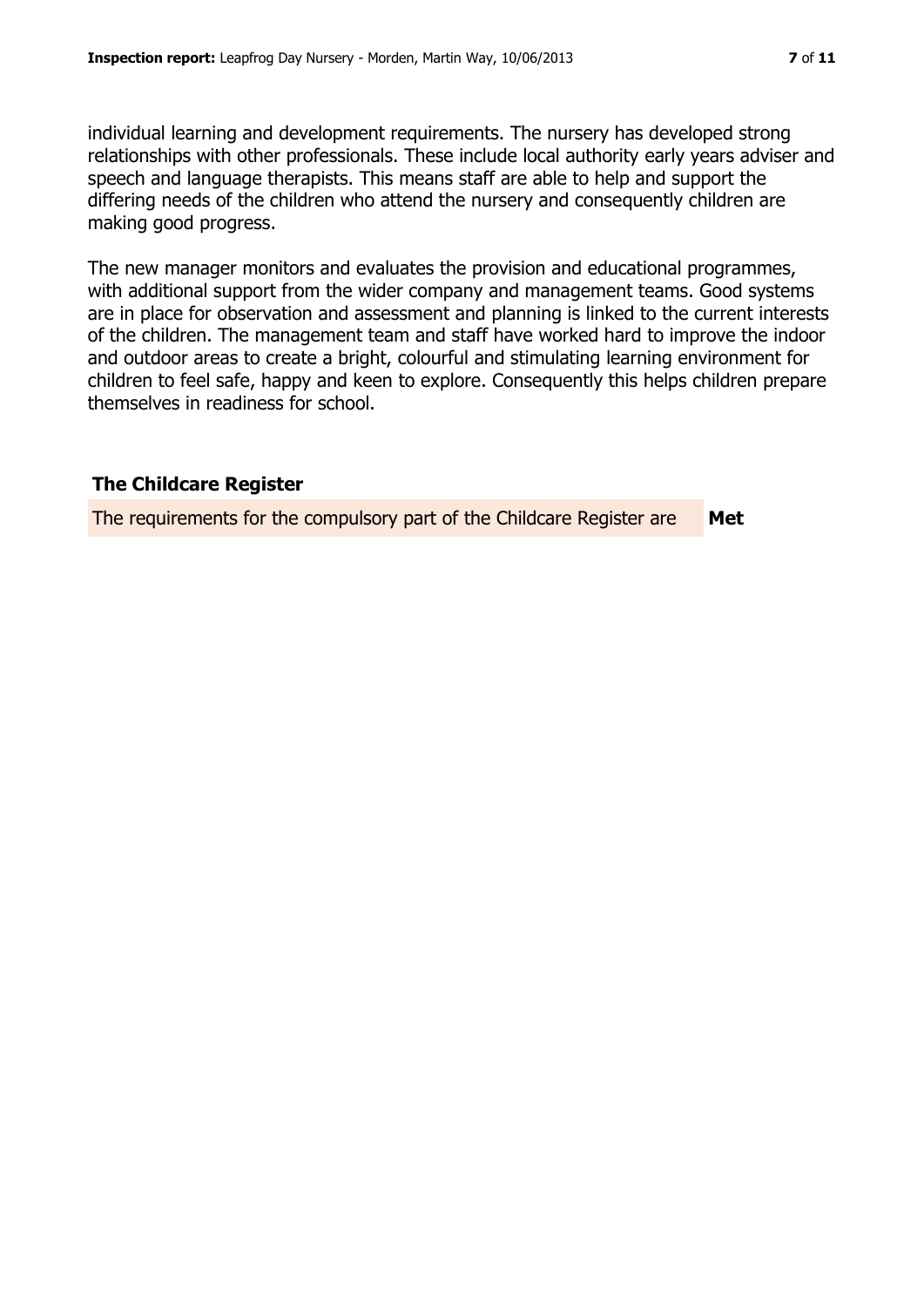# **What inspection judgements mean**

## **Registered early years provision**

| Grade   | <b>Judgement</b> | <b>Description</b>                                                                                                                                                                                                                                                                                                                                                                 |
|---------|------------------|------------------------------------------------------------------------------------------------------------------------------------------------------------------------------------------------------------------------------------------------------------------------------------------------------------------------------------------------------------------------------------|
| Grade 1 | Outstanding      | Outstanding provision is highly effective in meeting the needs<br>of all children exceptionally well. This ensures that children are<br>very well prepared for the next stage of their learning.                                                                                                                                                                                   |
| Grade 2 | Good             | Good provision is effective in delivering provision that meets<br>the needs of all children well. This ensures children are ready<br>for the next stage of their learning.                                                                                                                                                                                                         |
| Grade 3 | Satisfactory     | Satisfactory provision is performing less well than expectations<br>in one or more of the key areas. It requires improvement in<br>order to be good.                                                                                                                                                                                                                               |
| Grade 4 | Inadequate       | Provision that is inadequate requires significant improvement<br>and/or enforcement action. The provision is failing to give<br>children an acceptable standard of early years education and/or<br>is not meeting the safeguarding and welfare requirements of<br>the Early Years Foundation Stage. It will be inspected again<br>within 12 months of the date of this inspection. |
| Met     |                  | The provision has no children on roll. The inspection judgement<br>is that the provider continues to meet the requirements for<br>registration.                                                                                                                                                                                                                                    |
| Not met |                  | The provision has no children on roll. The inspection judgement<br>is that the provider does not meet the requirements for<br>registration.                                                                                                                                                                                                                                        |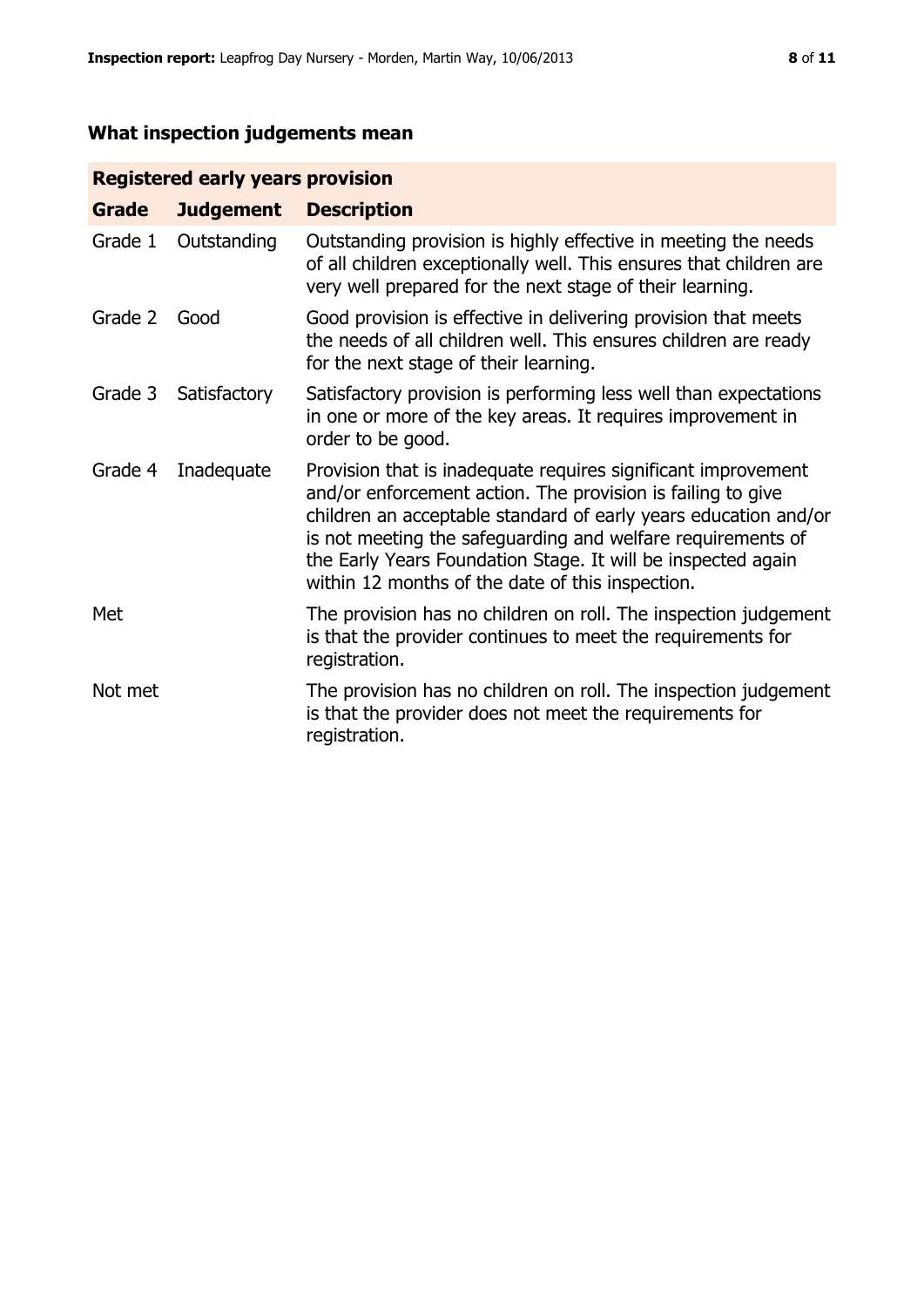#### **Inspection**

This inspection was carried out by Ofsted under sections 49 and 50 of the Childcare Act 2006 on the quality and standards of provision that is registered on the Early Years Register. The registered person must ensure that this provision complies with the statutory framework for children's learning, development and care, known as the Early Years Foundation Stage.

#### **Setting details**

| Unique reference number       | EY349182                               |
|-------------------------------|----------------------------------------|
| <b>Local authority</b>        | Merton                                 |
| <b>Inspection number</b>      | 922478                                 |
| <b>Type of provision</b>      | Full-time provision                    |
| <b>Registration category</b>  | Childcare - Non-Domestic               |
| <b>Age range of children</b>  | $0 - 8$                                |
| <b>Total number of places</b> | 56                                     |
| Number of children on roll    | 67                                     |
| <b>Name of provider</b>       | <b>Busy Bees Day Nurseries Limited</b> |
| Date of previous inspection   | 23/10/2012                             |
| <b>Telephone number</b>       | 020 8540 8090                          |

Any complaints about the inspection or the report should be made following the procedures set out in the guidance *'Complaints procedure: raising concerns and making complaints* about Ofsted', which is available from Ofsted's website: www.ofsted.gov.uk. If you would like Ofsted to send you a copy of the guidance, please telephone 0300 123 4234, or email enquiries@ofsted.gov.uk.

## **Type of provision**

For the purposes of this inspection the following definitions apply:

Full-time provision is that which operates for more than three hours. These are usually known as nurseries, nursery schools and pre-schools and must deliver the Early Years Foundation Stage. They are registered on the Early Years Register and pay the higher fee for registration.

Sessional provision operates for more than two hours but does not exceed three hours in any one day. These are usually known as pre-schools, kindergartens or nursery schools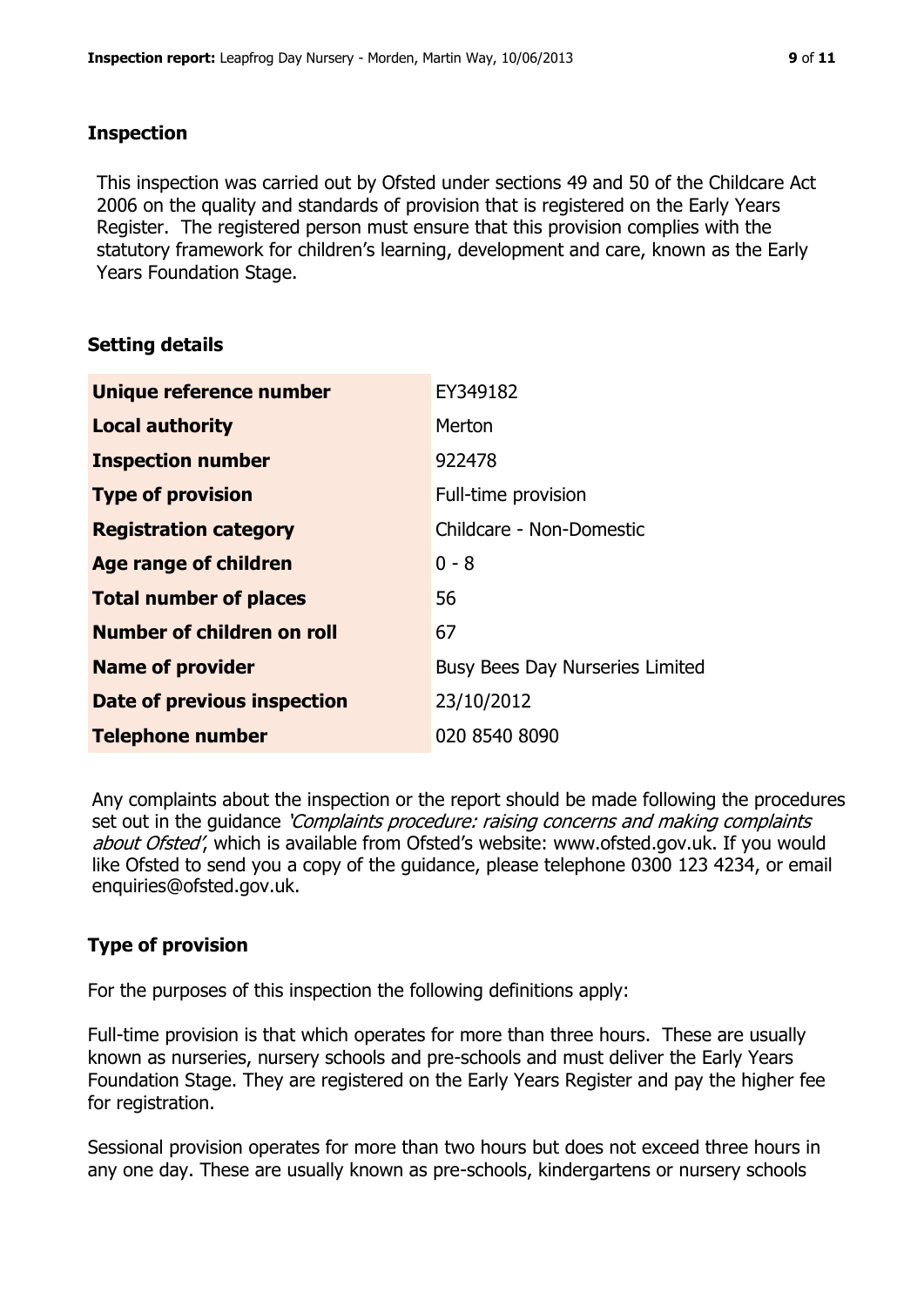and must deliver the Early Years Foundation Stage. They are registered on the Early Years Register and pay the lower fee for registration.

Childminders care for one or more children where individual children attend for a period of more than two hours in any one day. They operate from domestic premises, which are usually the childminder's own home. They are registered on the Early Years Register and must deliver the Early Years Foundation Stage.

Out of school provision may be sessional or full-time provision and is delivered before or after school and/or in the summer holidays. They are registered on the Early Years Register and must deliver the Early Years Foundation Stage. Where children receive their Early Years Foundation Stage in school these providers do not have to deliver the learning and development requirements in full but should complement the experiences children receive in school.